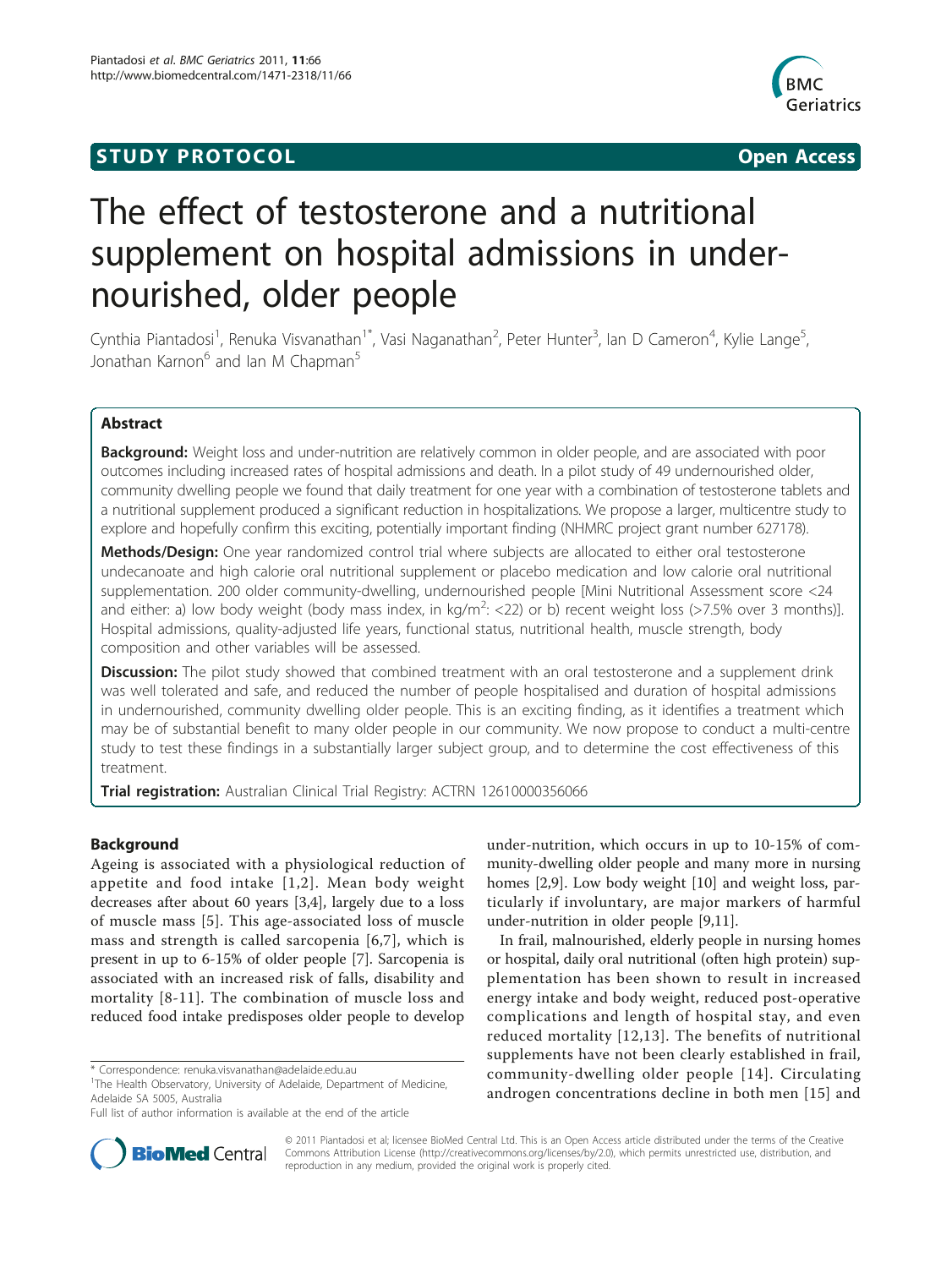women [\[16\]](#page-6-0) with increasing age, and there is increasing evidence that this contributes to the development of sarcopenia and the declining functional status that occurs with ageing [[17,18\]](#page-6-0). Testosterone administration to older men has been shown to increase muscle mass and decrease fat mass [\[19](#page-6-0)-[21\]](#page-6-0). In addition, it has been shown to increase muscle strength, albeit modestly and variably, more with high doses and in men with low testosterone levels [\[20,22,23\]](#page-6-0). In postmenopausal women testosterone treatment increases lean body mass, energy and libido [[24](#page-6-0),[25\]](#page-6-0) and possibly muscle strength [[24\]](#page-6-0). We are unaware of evidence that testosterone improves clinically relevant outcomes, such as physical performance or cognitive function, in older women [\[24,26](#page-6-0)]. There have been a few reports of functional benefits of testosterone administration to older men; testosterone in high doses has been reported to improve standing ability after knee replacement surgery [\[27\]](#page-6-0), improve timed walking[[20\]](#page-6-0) and increase the Function Independence Measure and grip strength [[21\]](#page-6-0). Whilst androgen replacement therapy is advocated for men with low testosterone concentrations and symptoms of marked androgen deficiency, there is no consensus for its use in elderly men with less severe ageing-related declines in androgen concentrations, or in elderly women.

Hospitalisation is common in older people and imposes major burdens on the individual and community. Frail older people and those at nutritional risk are at increased risk of hospitalisation [[28](#page-6-0),[29\]](#page-6-0). Our research group have previously reported that 43.2% of community dwelling recipients of domiciliary care services in Adelaide were under-nourished (38.4% of subjects at risk of malnutrition, 4.8% malnourished). 45% of these undernourished people were hospitalised in the subsequent year, a significantly higher rate than in well-nourished controls, with a 3-fold higher rate of hospitalization for more than one month [[29\]](#page-6-0). As well as indicating the presence of an illness or illnesses sufficiently serious to require hospital admission, hospitalisation in older people is associated frequently with complications such as delirium, declining muscle strength and respiratory function, and is often followed by functional decline [\[30\]](#page-6-0). In older people there is a strong relationship between hospitalisation and the later development of disability, including disability severe enough to require moving to residential aged care [[28](#page-6-0),[31\]](#page-6-0). Disability in older people is strongly associated with increased morbidity and mortality [[32](#page-6-0)], is present in approximately 25% of those 74-85 years and 50% of those 85 years or older, and places substantial financial burdens on health care systems [\[33\]](#page-6-0). Hospital admissions is said to account for the majority of health-care costs in developed countries. In Australia and the USA people aged over 75 years spend 7-10 times as much time in hospital as adults under 45 years [[34](#page-6-0)],[[35](#page-6-0)]. This is likely to increase in coming years due to the ageing of the population and hospital bed days are predicted to double by 2050 [\[34\]](#page-6-0).

It has been hypothesised that improving nutritional health through the administration of oral testosterone and nutritional supplementation to community dwelling older people over a period of 12 months may result in a reduction in hospitalisation and this will not only result in a reduction in health care costs but also an improvement in quality of life. Our research group have previously published exciting pilot data from a small study that provides further support for this hypothesis [[36\]](#page-6-0). The Australian National Health and Medical Research Council has now funded this larger study to further investigate these findings.

Therefore, the aims of this randomized control trial is to determine the effects of treatment for one year with testosterone and high calorie nutritional supplementation compared to placebo testosterone and low calorie nutritional supplementation on the rate of hospital admissions and other endpoints in under-nourished, communitydwelling, older men and women.

#### Methods/Design

The study has been approved by the Human and Research Ethics Committee of the Queen Elizabeth Hospital, Adelaide, South Australia. The study has been registered with the Australian Clinical Trial Registry: [ACTRN 12610000356066](http://www.anzctr.org.au/ACTRN12610000356066.aspx).

#### Recruitment and eligibility

Undernourished men and women, aged  $\geq 65$  years and living independently in the community, will be recruited in New South Wales, Victoria and South Australia (one site in each state) by several methods:

a) Domiciliary geriatric assessment services at the three campuses will approach new clients about their willingness to consider participation in this study and be approached by researchers.

b) Using similar approaches, investigator clinicians and other geriatrician/gerontology colleagues will refer consenting subjects from their rehabilitative, ambulatory or outreach services for further contact and review by the research officer. Any subjects who have only recently been in hospital will be enrolled into the study 3 months after the last hospitalization and once health status is stabilized.

c) Television, radio or newspaper advertisements.

Information about the research study will be posted to interested participants. Subjects will then be telephoned by the research officer and will only proceed if the subject consents to further discussions occurring over the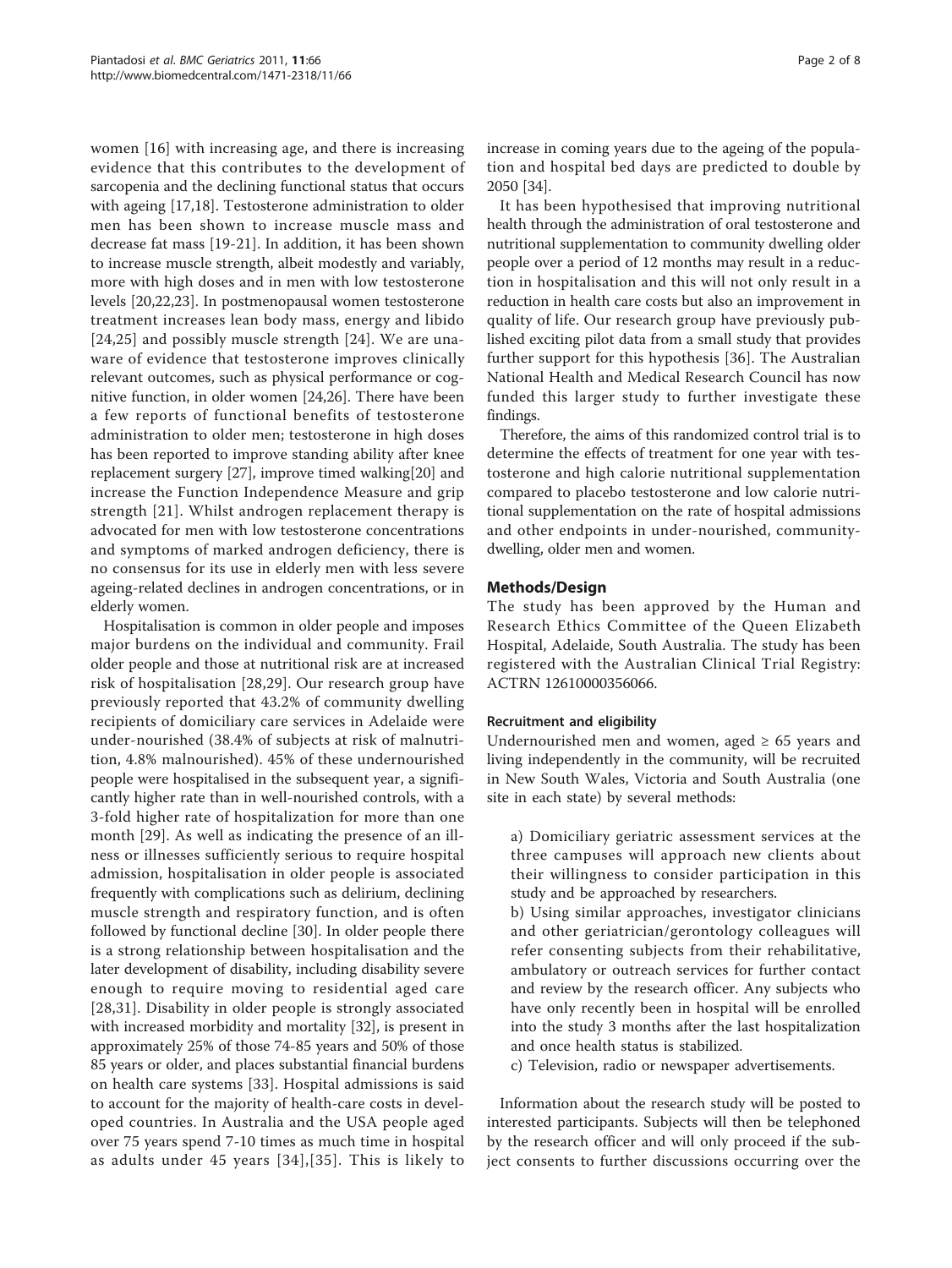telephone. Some preliminary screening questions will occur over the telephone to determine eligibility (i.e. recent weight loss and estimated weight and height). If subjects appear eligible and consent, the research officer will visit the subjects at home or the subjects will come to a clinic or a combination of these methods to determine subject eligibility for the study.

# Primary and Secondary Outcomes

The primary endpoints in this study are number of days in hospital, number of admissions and quality adjusted life years (QALYs). Secondary endpoints are measures of function, nutrition, strength, body composition, inflammation and health service utilization.

# Inclusion and Exclusion Criteria

In this study, the subject is said to be at-risk of undernutrition if they fulfill the following:

a) A Mini Nutritional Assessment (MNA) score between 17 and 23.5 [[37\]](#page-6-0); and

b) A body mass index (in  $\text{kg/m}^2$ ) of <22 or a selfreported weight loss of  $\geq 7.5\%$  in the 3 months before enrolling in the study.

The following exclusion criteria are applied:

a) The inability to comply with the protocol;

b) Folstein's Mini Mental State Examination score ≤23 [\[38\]](#page-6-0);

c) Elevated hematocrit (>50%); history of prostate cancer, prostate-specific antigen (PSA) concentrations greater than the age-related normal range, or an irregular prostate on examination;

d) A history of breast cancer in men and women;

e) Preexisting androgenic signs or symptoms of concern (deep voice, hirsutism, acne, or androgenic hair loss) in women;

f) Significant depressive symptoms using the Geriatric Depression Scale (short form) score ≥11 [[39](#page-6-0)];

g) Cardiac failure corresponding to New York Heart Association class III and above;

h) Myocardial infarction or stroke within the past 12 months, unstable angina, coronary artery procedure (stent, angioplasty or coronary artery bypass grafting) within the past 12 months, unstable arrhythmia (does not include controlled atrial fibrillation);

i) Uncontrolled hypertension; systolic blood pressure >170 mmHg and/or diastolic blood pressure >100 mmHg

j) Abnormal liver function tests (alanine aminotransferase,  $\gamma$ -glutamyltransferase, bilirubin, or alkaline phosphatase >2 times the upper limit of normal;

k) Estimated creatinine clearance < 30 ml/min (by the equation of Baracskay and Jarjoura for ambulatory elderly subjects [Cr clearance = 4.4/serum creatinine (mmol/L) + (88-age)] AND/OR serum creatinine concentration  $> 0.2$  mmol/l. [\[40](#page-6-0)]

l) Any disease that, in the opinion of the investigator, is likely to lead to death within 1 year;

m) Testosterone or other androgen therapy within 4 months of starting the study; and

n) Women on oestrogen or hormone replacement therapy that have not been on a stable dose for the last 3 months.

All subjects will give written informed consent prior to commencement in the study. Subjects are able to withdraw from the study at any time. Appropriate security and de-identification measures will be used to ensure subject confidentiality. An overview of the recruitment method, randomization and following-up time points is shown in Figure [1](#page-3-0).

# Randomization

Subjects will be randomized to one of two study groups  $(n = \infty 100/\text{group})$  by a stratification system to ensure that an equal number of men and women will be allocated to each treatment. There will be stratification by study site to allow for possible differences in subjects recruited between sites, in blocks of 10 within each sex at each site. To maintain blinding a master randomisation list will be developed and maintained by the Research Pharmacy Department at the Royal Adelaide Hospital in Adelaide. Separate lists will be developed for each study site - the investigators will be blinded to these treatment lists.

# Interventions

All subjects will be advised that they have been assessed as at-risk of being under-nutrition, and will be given dietary advice about increasing their energy intake, based on their responses to the MNA assessment as in the previous study. In addition, the general practitioner of all subjects will be notified in writing of this assessment and of the subject's participation in the study. This will be designated 'standard care'.

The two study groups will be:

a) Control: "standard care" + placebo testosterone + placebo- low calorie supplement drink (< 200 kJ in 180 ml/day).

b) Combined treatment: "standard care" + oral testosterone undecanoate (Andriol Testocaps 40 mg orally once a day for women, 80 mg orally twice a day for men) + high calorie nutritional supplement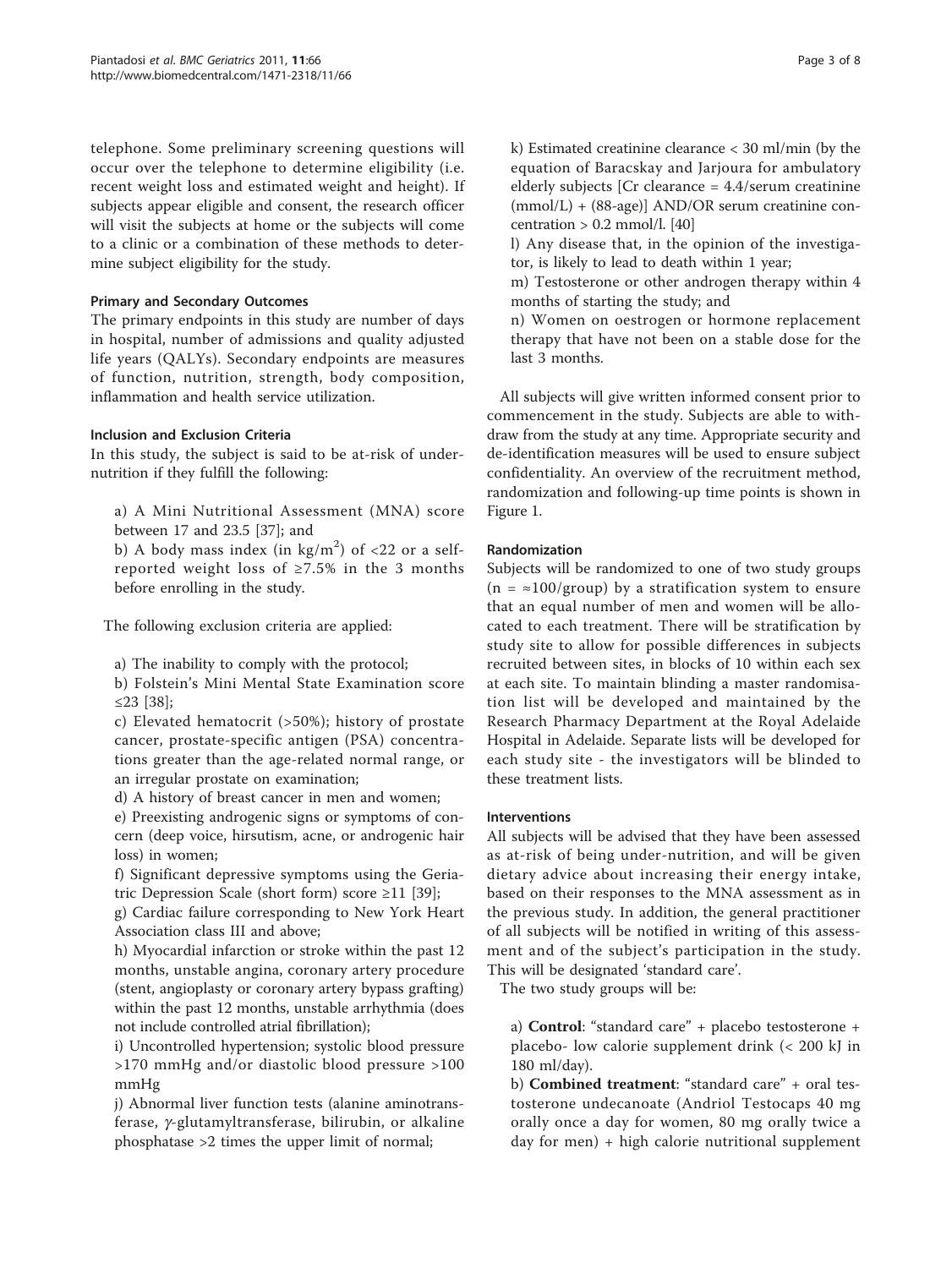<span id="page-3-0"></span>

(1084 kJ in 180 ml/day, approx 11 g protein, approx 10 g fat, approx 40 g carbohydrate).

Testosterone undecanoate capsules are purchased and a packaging company places these capsules in a larger capsule. These larger capsules minus the testosterone act as the placebo. Dissolution testing was conducted to ensure that absorption of the active testosterone medication was not significantly altered. Subjects are advised to take their testosterone/placebo tablets with meals (with breakfast and evening dinner for men and with breakfast for women). The high calorie nutritional supplement used in this study is a 180 ml drink that is taken twice a day. Two flavours are provided, Vanilla 1054 kJ/180 ml and Chocolate 1208 kj/180 ml. Subjects on the active treatment would receive approximately 2108-2416 kJ(360 ml)/day. The placebo consists of a low KJ (<200 KJ) drink made up of artificial sweetener, flavour and xantham gum to match the texture. The vanilla flavoured drink delivers 70.97 kJ/180 mls and the chocolate flavoured drink delivers 95.48 kJ/180 mls. Subjects on the placebo treatment would receive approximately 142-191 kJ (360 ml)/day.

At baseline the following assessments are conducted.

a. Nutritional assessment- completion of the Mini Nutritional Assessment (MNA) [[37\]](#page-6-0) and determination of body mass index (weight/height<sup>2</sup>) and the presence of weight loss. The Simplified Nutrition Appetite Questionnaire (SNAQ) [[41](#page-6-0)] and a 24 hour recall food diary will also be administered;

b. Documentation of medical history and medications including the completion of the Charlson comorbiditiy index [[42\]](#page-6-0);

c. Completion of the following validated questionnaires and assessments: Folstein's Mini Mental State Examination (MMSE) [[38](#page-6-0)], Montreal Cognitive Assessment (MOCA) ([http://www.mocatest.org\)](http://www.mocatest.org)[\[43](#page-6-0)], 15-item geriatric depression scale (15-GDS) [[39\]](#page-6-0), Independent Activities of Daily Living scale (IADL) [[44](#page-7-0)], Barthel's Index [[45\]](#page-7-0), the Cardiovascular Health Study Frailty Phenotype Score [[46\]](#page-7-0), a retrospective falls diary for the previous 12 months, a 24 hour food recall diary, the 36-Item Short Form-36 Health Survey (SF-36) [[47](#page-7-0)], for men International Prostate Symptom Score [[48\]](#page-7-0), for women voice handicap questionnaire [[49\]](#page-7-0), and a record of hospital admissions over the previous year.

d. Completion of strength examination: 3 metre walk time, dominant hand grip strength (Stoelting Hand Grip Dynanometer; Stoelting Co, Wood Dale, IL), timed chair rise time (time taken to perform 5 chair rise and number performed in 30 seconds);

e. Digital rectal prostate examination (DRE) in men; f. Dipstick urinalysis;

g. Body composition analysis by Bioelectrical Impedance (BIA: Quantum II by RJL Systems [[http://](http://www.rjlsystems.com/products) [www.rjlsystems.com/products](http://www.rjlsystems.com/products)]);

h. Biochemical analysis (fasting blood for glucose, lipids, hematocrit [HCT], PSA [men only], electrolytes, liver function tests, high sensitivity C-Reactive Protein (hsCRP), serum lipids, albumin, testosterone, sex hormone binding globulin [SHBG], FSH, LH, oestradiol); and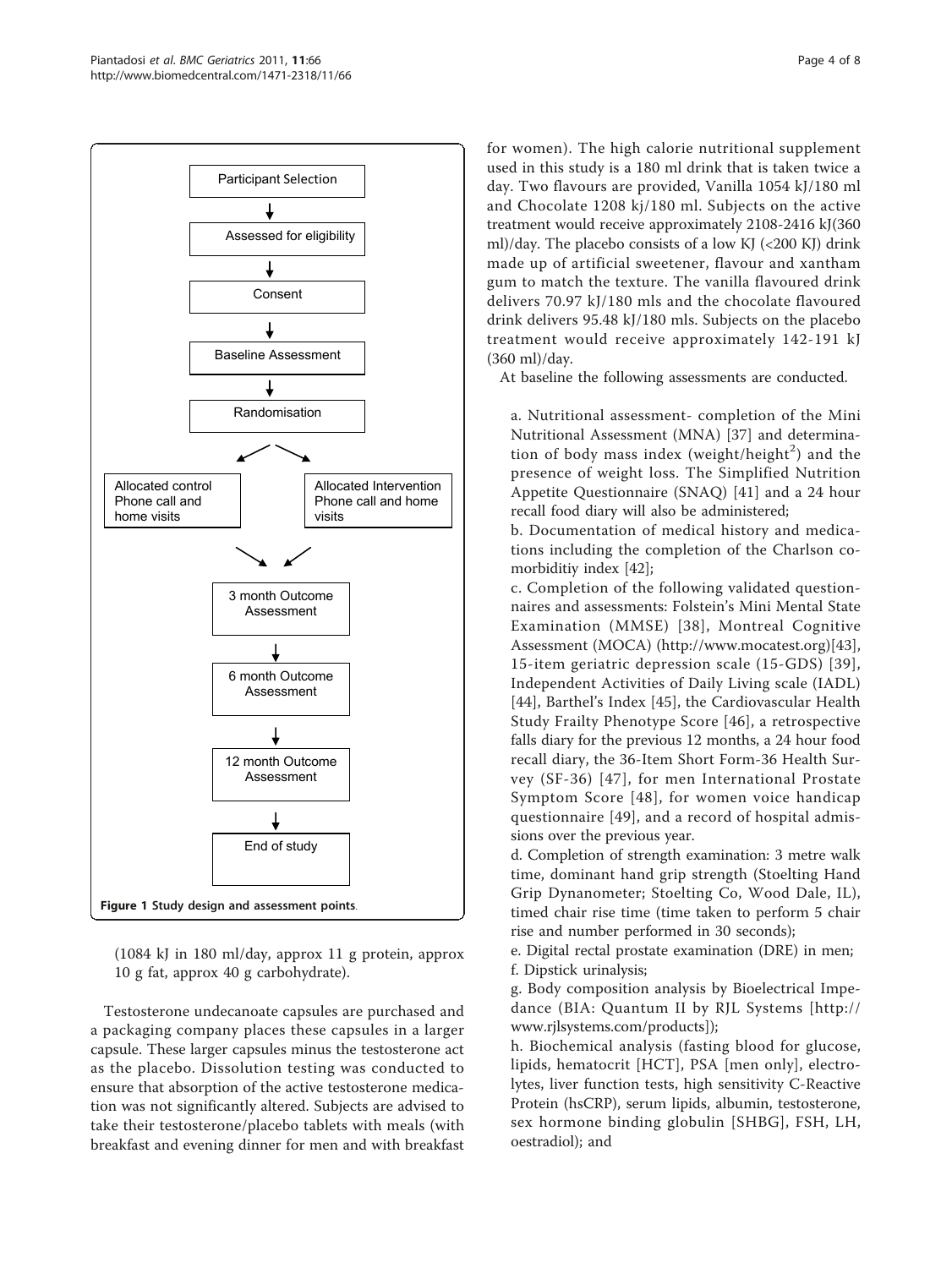i. storage sample for later cytokine measurement (IL-1, IL-6, TNF- $\alpha$ ).

Further assessments at home or clinic occur at 3 months, 6 months and 12 months as described in Table 1. The protocol will be continued during, and after, any hospitalization if this did not result in adverse effects or interfere with any medical treatment. Subjects will be visited at home at 3, 6, and 12 months for measurements of weight, anthropometry, and grip strength and at 1, 2, 3, 4, 5, 6, 8, 10, and 12 months for assessment of dietary and medication compliance (tablet and empty packet count) and documentation of any change in medical conditions, medications, living arrangements, or hospitalizations. Details of hospital admissions are obtained from the subject and, with their written permission, from their general practitioner. Where possible, hospital records, including copies of discharge letters, are obtained. Compliance is reinforced and assessed by phone calls every 2 weeks between visits. The occurrence of any adverse events is actively sought during these calls and visits.

#### Alterations to testosterone dosage

The study drug dose will be halved to one tablet twice a day in men, and one tablet alternate days in women if either of the following occur (confirmed by repeat test): hematocrit > 54%; PSA more than 10% above the upper end of the age-related normal range. The abnormal test will be repeated in 6 weeks. If the value normalizes the subject will continue the halved dose. If the result remains elevated the study medication will be ceased permanently (the abnormal value will be re-measured 6 weeks later and then according to the study schedule) and the subject will continue only with the nutritional supplement (or control). Men with persistently elevated PSA values will be referred for further urological assessment. Women who develop androgenic side effects have the option of stopping the drug or halving the dose. If the dose is halved the full dose will not be re-instituted later and the subject has the option of stopping the study drug at any later time.

#### Data and Safety Monitoring

An independent data and safety monitoring committee, consisting of a nutritional expert/scientist, geriatrician and another specialist physician with experience on the drugs and therapeutics committee who are independent of the study investigations and unaware of the treatment assignments will be established and co-ordinated from the Queen Elizabeth Hospital. This committee will meet at regular intervals to monitor for adverse events that warrant protocol modification or termination. For instance, emergence of an unacceptable adverse effect profile with

|  |  |  |  |  | Table 1 Proposed visits and measurements during the study |  |  |  |
|--|--|--|--|--|-----------------------------------------------------------|--|--|--|
|--|--|--|--|--|-----------------------------------------------------------|--|--|--|

|                                                                          | Screening | <b>Baseline</b>           | 3 <sub>m</sub> | 6 m      | 12 <sub>m</sub> |
|--------------------------------------------------------------------------|-----------|---------------------------|----------------|----------|-----------------|
| Screening Document                                                       | X         |                           |                |          |                 |
| Consent                                                                  |           | $\times$                  |                |          |                 |
| Baseline-demographics, illness, medications, Charlson co-morbidity index |           | Χ                         |                |          |                 |
| Chair rise test                                                          |           | $\boldsymbol{\mathsf{X}}$ |                | $\times$ | $\mathsf X$     |
| Weight                                                                   |           | Χ                         | $\times$       | X        | X               |
| IPSS (men only)                                                          |           | X                         | X              | Χ        | Χ               |
| MNA, SNAQ                                                                |           | X                         |                | X        | X               |
| MMSE, MOCA, 15-GDS, IADL, Barthel Index                                  |           | Χ                         |                | Χ        | X               |
| Voice Handicap Index (women only)                                        |           | Χ                         | Χ              | Χ        | X               |
| Frailty, Grip Strength, physical activity (kcal/wk)                      |           | X                         | Grip only      | X        | X               |
| $SF-36$                                                                  |           | X                         |                | Χ        | Χ               |
| Body composition-resistance, reactance, fat mass, lean mass, TBW         |           | $\times$                  |                |          | X               |
| Urinalysis and per rectal exam for men                                   | X         |                           |                |          |                 |
| 24 hour food diary (%fat, % CHO, %Protein, kcal)                         |           | $\boldsymbol{\mathsf{X}}$ |                | $\times$ | X               |
| FBE (hematocrit)                                                         |           | X                         | X              | X        | X               |
| PSA (men only)                                                           |           | X                         | X              | X        | X               |
| Total Chol, Trig, HDL, LDL                                               |           | X                         |                | X        | X               |
| Biochem                                                                  |           | X                         |                | X        | X               |
| hsCRP                                                                    |           | Χ                         |                | Χ        | Χ               |
| Testosterone, SHBG                                                       |           | X                         |                | $\times$ | X               |
| LH, FSH, Oestradiol                                                      |           | X                         |                |          | X               |
| Cytokines                                                                |           | Χ                         |                | Χ        | Χ               |
| Flag any abnormal blood test results to CI                               |           | $\boldsymbol{\mathsf{X}}$ | $\times$       | $\times$ | X               |
| Send results to GP                                                       |           | Χ                         | Χ              | $\times$ | Χ               |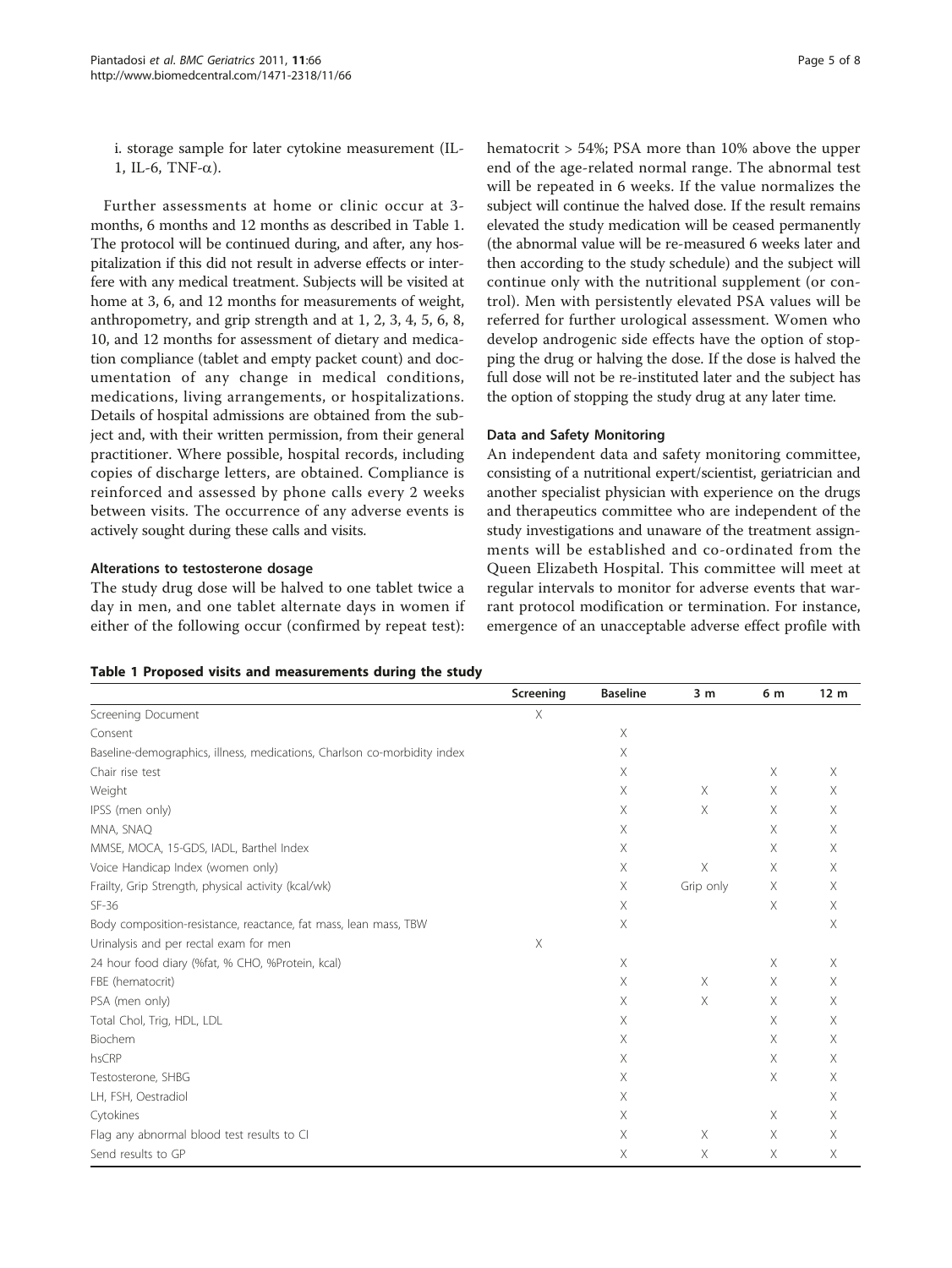treatment which is different to that experienced in the pilot study. Because of the size of the study and the nature of the treatment and endpoints we have not included an option for premature study termination due to high efficacy.

### Statistical and Cost-Effectiveness Analysis

All analyses will be performed according to the intentionto-treat principle controlling for the effects of recruitment site. The distribution of the number of hospitalizations in each group will be compared using Fisher's exact test. Times to admission will be analyzed using Cox proportional hazards regression with account taken of withinsubject correlation for subjects with multiple admissions. The numbers of days spent in hospital will be compared using Mann-Whitney tests. Other data will be analysed with a linear mixed model using residual maximum likelihood (REML) and including all available time points. A per-protocol analysis will also be undertaken. A costeffectiveness analysis will be undertaken from the perspective of the Australian public health care system and include costs incurred by both the federal and state governments in relation to health care. The primary outcome measure for the cost-effectiveness analysis will be the quality adjusted life years (QALY) derived from SF\_36 via the SF-6D algorithm [\[50\]](#page-7-0). Patients will be asked for consent to access their Pharmaceutical Benefits Scheme (PBS) and Medicare Benefits Schedule (MBS) records. Consent will also be requested to access patient information from the Integrated South Australian Activity Collection (ISAAC), which contains information on all hospital separations in SA. Consent will also be requested to access patient information from relevant State agencies which will contain information on all hospital separations in each State, and the related information on the costs associated with each hospital separation. Data obtained will include patient admission, and inpatient stay characteristics, as well as providing ICD-10 categorised data on principle and additional diagnoses and procedures. These three data sources will provide sufficient data to inform a detailed analysis of the downstream cost consequences for the different treatment groups.

Subjects will still be allowed to participate in the study without providing consent to access these data. These three data sources will provide sufficient data to inform a detailed analysis of the downstream cost consequences for the different treatment groups.

Mean costs and effectiveness between the intervention and control groups will be compared and incremental cost effectiveness ratios presented (ICERs) described. A range of one-way and multi-way sensitivity analyses will be undertaken to test the effect of uncertainties around the true values of key resource use and effectiveness

parameters. Probabilistic sensitivity analysis will inform confidence intervals around the ICER and cost-effectiveness acceptability curves.

#### Power and Sample Size

The sample size is based on power calculations performed on the results of the pilot study [[36](#page-6-0)]. To have a power of 90% to detect a significant (at  $P = 0.05$  [2-sided]) difference in the number of days of hospitalisation between the treatment groups 28 subjects per group are required, and to have a power of 90% to detect a significant (at  $P = 0.05$ [2-sided]) difference in the number of subjects with nonelective admissions 30 subjects per group are required. The study is therefore substantially overpowered to address the primary endpoint of hospitalisation. An examination of QALYs in the pilot study indicates that the notreatment group lost QALYs, while the combined treatment group gained QALYS. 85 subjects per treatment arm would be needed to have a power of 90% to show a significant ( $P = 0.05$  [2-sided]) QALY improvement of 0.05 with the combined treatment. Assuming a net cost of providing the treatment of AUS\$2500 per year when used in the community setting, a QALY difference of 0.05 would result in an incremental cost per QALY gained of AUS \$50,000, the commonly implied threshold for cost effectiveness (Medicines Australia Inc, A Prescription for the Health of Australia 2002). Allowing for a margin of safety, we therefore plan to study 200 subjects.

# **Discussion**

There is limited high level evidence that any specific interventions are effective strategies for community dwelling older people identified as under-nourished who are at-risk of morbidity and mortality [[29](#page-6-0)[,51\]](#page-7-0). Undernourished older people are likely to have sarcopenia and this provides the basis for the use of an anabolic agent such as oral testosterone. To date, the evidence for functional benefits of testosterone treatment in older people, other than increased strength, is limited. This research group has previously reported that 12 month combined treatment with oral testosterone and nutritional supplement reduced the risk of hospitalization compared to no treatment in a group of under-nourished community dwelling older people. Previous studies have reported that nutritional supplements have modest benefits in older people, particularly in those who are more undernourished, who are in hospitals or other institutions, or who receive larger dose of supplements for longer time periods [[14](#page-6-0),[52](#page-7-0)]. This larger study will provide researchers with further information allowing determination of the effectiveness of this proposed intervention strategy in this group of population (frail, older, community dwelling and under-nourished).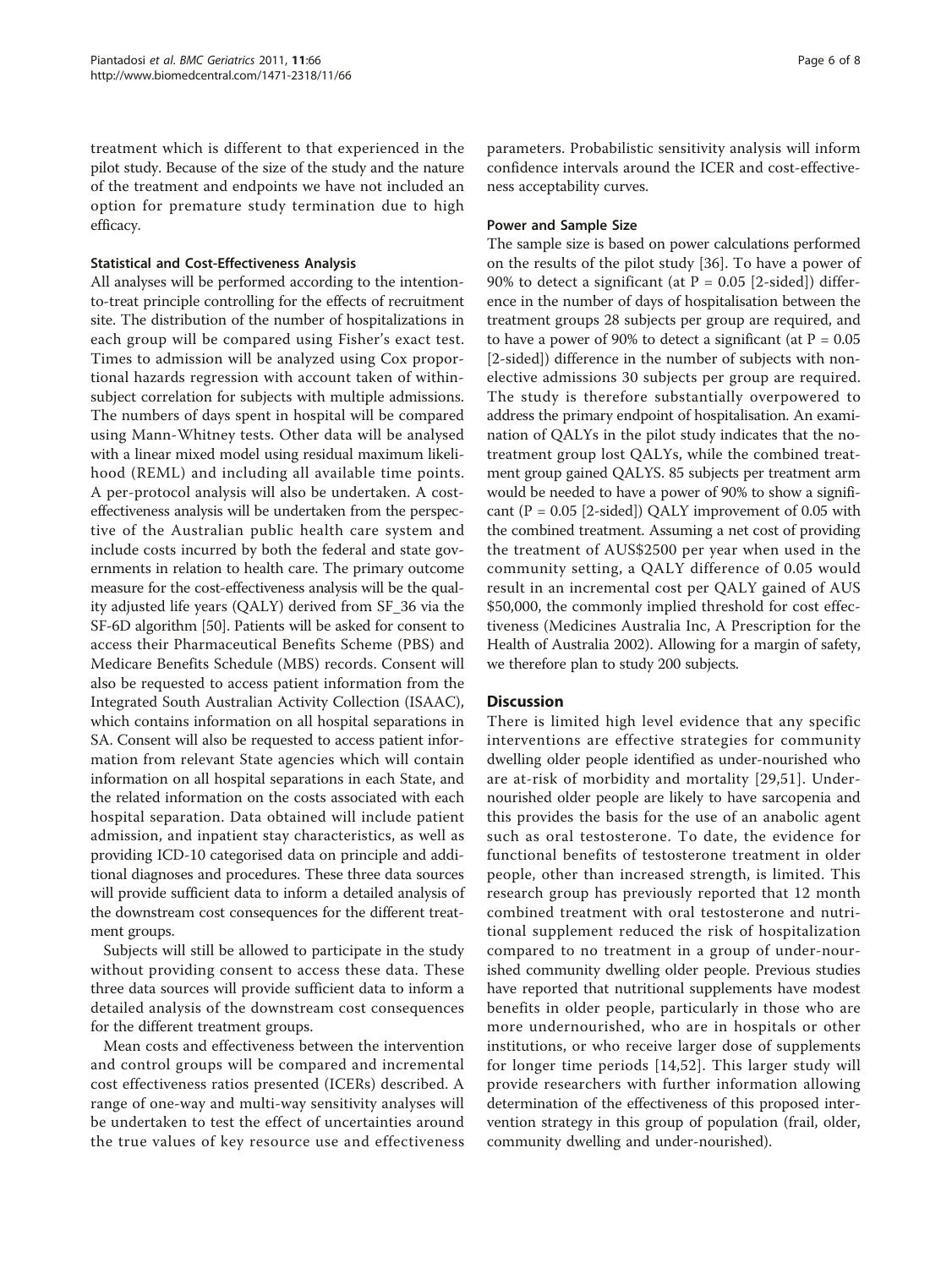#### <span id="page-6-0"></span>Acknowledgements and Funding

NHMRC Project Grant funding to undertake this study (grant number 627178). Personnel support has also been received from the Health Observatory, which is based at the Basil Hetzel Institute, Woodville Road and funded by the Hospital Research Foundation.

#### Author details

<sup>1</sup>The Health Observatory, University of Adelaide, Department of Medicine, Adelaide SA 5005, Australia. <sup>2</sup>University of Sydney, Concord Hospital, Concord NSW 2139, Australia. <sup>3</sup>Alfred Health, Caulfield Hospital 260, Caulfield Vic 3162, Australia. <sup>4</sup>Rehabilitation Studies Unit, University of Sydney, Ryde NSW 1680, Australia. <sup>5</sup>University of Adelaide, Department of Medicine, Adelaide SA 5005, Australia. <sup>6</sup>University of Adelaide, Department of Public Health, SA 5005, Australia.

#### Authors' contributions

The authors' responsibilities were as follows–IMC and RV: conception and design of study, preparation of ethics protocol and editing of protocol article, CP, drafting and revising of the protocol article; VN, PH, IC, KL, JK: drafting and revising of the article, and all authors final approval.

#### Competing interests

Professor Chapman and Associate Professor Visvanathan have received funding previously from Organon Pty. Ltd. for the pilot study. R.Visvanathan is a member of the Nestle Australia Healthcare Nutrition Malnutrition in the Elderly Board member and has received funding from Nestle as part of the Mini Nutritional Assessment initiative.

#### Received: 5 August 2011 Accepted: 24 October 2011 Published: 24 October 2011

#### References

- 1. Wurtman JJ, et al: [Calorie and nutrient intakes of elderly and young](http://www.ncbi.nlm.nih.gov/pubmed/3183304?dopt=Abstract) [subjects measured under identical conditions.](http://www.ncbi.nlm.nih.gov/pubmed/3183304?dopt=Abstract) J Gerontol 1988, 43(6): B174-80.
- 2. Morley JE: [Anorexia of aging: physiologic and pathologic.](http://www.ncbi.nlm.nih.gov/pubmed/9322549?dopt=Abstract) Am J Clin Nutr 1997, 66(4):760-73.
- 3. Villareal DT, et al: [Obesity in older adults: technical review and position](http://www.ncbi.nlm.nih.gov/pubmed/16280421?dopt=Abstract) [statement of the American Society for Nutrition and NAASO, The](http://www.ncbi.nlm.nih.gov/pubmed/16280421?dopt=Abstract) [Obesity Society.](http://www.ncbi.nlm.nih.gov/pubmed/16280421?dopt=Abstract) Am J Clin Nutr 2005, 82(5):923-34.
- 4. Wallace JI, et al: [Involuntary weight loss in older outpatients: incidence](http://www.ncbi.nlm.nih.gov/pubmed/7706619?dopt=Abstract) [and clinical significance.](http://www.ncbi.nlm.nih.gov/pubmed/7706619?dopt=Abstract) J Am Geriatr Soc 1995, 43(4):329-37.
- 5. Prentice AM, Jebb SA: [Beyond body mass index.](http://www.ncbi.nlm.nih.gov/pubmed/12120099?dopt=Abstract) Obes Rev 2001, 2(3):141-7.
- 6. Doherty TJ: [Invited review: Aging and sarcopenia.](http://www.ncbi.nlm.nih.gov/pubmed/12970377?dopt=Abstract) J Appl Physiol 2003, 95(4):1717-27.
- 7. Melton LJ, Khosla S, Riggs BL: [Epidemiology of sarcopenia.](http://www.ncbi.nlm.nih.gov/pubmed/10959209?dopt=Abstract) Mayo Clin Proc 2000, 75:S10-2, discussion S12-3.
- 8. Janssen I, et al: [Skeletal muscle cutpoints associated with elevated](http://www.ncbi.nlm.nih.gov/pubmed/14769646?dopt=Abstract) [physical disability risk in older men and women.](http://www.ncbi.nlm.nih.gov/pubmed/14769646?dopt=Abstract) Am J Epidemiol 2004, 159(4):413-21.
- 9. Chapman IM: [Nutritional disorders in the elderly.](http://www.ncbi.nlm.nih.gov/pubmed/16962848?dopt=Abstract) Med Clin North Am 2006, 90(5):887-907.
- 10. Calle EE, et al: [Body-mass index and mortality in a prospective cohort of](http://www.ncbi.nlm.nih.gov/pubmed/10511607?dopt=Abstract) [U.S. adults.](http://www.ncbi.nlm.nih.gov/pubmed/10511607?dopt=Abstract) N Engl J Med 1999, 341(15):1097-105.
- 11. Newman AB, et al: [Weight change in old age and its association with](http://www.ncbi.nlm.nih.gov/pubmed/11890489?dopt=Abstract) [mortality.](http://www.ncbi.nlm.nih.gov/pubmed/11890489?dopt=Abstract) J Am Geriatr Soc 2001, 49(10):1309-18.
- 12. Tkatch L, et al: [Benefits of oral protein supplementation in elderly patients](http://www.ncbi.nlm.nih.gov/pubmed/1452950?dopt=Abstract) [with fracture of the proximal femur.](http://www.ncbi.nlm.nih.gov/pubmed/1452950?dopt=Abstract) J Am Coll Nutr 1992, 11(5):519-25.
- 13. Lauque S, et al: Protein-energy oral supplementation in malnourished nursing-home residents. A controlled trial Age Ageing 2000, 29(1):51-6.
- 14. Milne AC, Avenell A, Potter J: [Meta-analysis: protein and energy](http://www.ncbi.nlm.nih.gov/pubmed/16389253?dopt=Abstract) [supplementation in older people.](http://www.ncbi.nlm.nih.gov/pubmed/16389253?dopt=Abstract) Ann Intern Med 2006, 144(1):37-48.
- 15. Harman SM, et al: [Longitudinal effects of aging on serum total and free](http://www.ncbi.nlm.nih.gov/pubmed/11158037?dopt=Abstract) [testosterone levels in healthy men. Baltimore Longitudinal Study of](http://www.ncbi.nlm.nih.gov/pubmed/11158037?dopt=Abstract) [Aging.](http://www.ncbi.nlm.nih.gov/pubmed/11158037?dopt=Abstract) J Clin Endocrinol Metab 2001, 86(2):724-31.
- 16. Zumoff B, et al: [Twenty-four-hour mean plasma testosterone](http://www.ncbi.nlm.nih.gov/pubmed/7714119?dopt=Abstract) [concentration declines with age in normal premenopausal women.](http://www.ncbi.nlm.nih.gov/pubmed/7714119?dopt=Abstract) J Clin Endocrinol Metab 1995, 80(4):1429-30.
- 17. Tenover JS: [Androgen replacement therapy to reverse and/or prevent](http://www.ncbi.nlm.nih.gov/pubmed/10332563?dopt=Abstract) [age-associated sarcopenia in men.](http://www.ncbi.nlm.nih.gov/pubmed/10332563?dopt=Abstract) Baillieres Clin Endocrinol Metab 1998, 12(3):419-25.
- 18. Davis SR, Burger HG: [The rationale for physiological testosterone](http://www.ncbi.nlm.nih.gov/pubmed/10332561?dopt=Abstract) [replacement in women.](http://www.ncbi.nlm.nih.gov/pubmed/10332561?dopt=Abstract) Baillieres Clin Endocrinol Metab 1998, 12(3):391-405.
- 19. Wittert GA, et al: [Oral testosterone supplementation increases muscle](http://www.ncbi.nlm.nih.gov/pubmed/12865477?dopt=Abstract) [and decreases fat mass in healthy elderly males with low-normal](http://www.ncbi.nlm.nih.gov/pubmed/12865477?dopt=Abstract) [gonadal status.](http://www.ncbi.nlm.nih.gov/pubmed/12865477?dopt=Abstract) J Gerontol A Biol Sci Med Sci 2003, 58(7):618-25.
- 20. Page ST, et al: [Exogenous testosterone \(T\) alone or with finasteride](http://www.ncbi.nlm.nih.gov/pubmed/15572415?dopt=Abstract) [increases physical performance, grip strength, and lean body mass in](http://www.ncbi.nlm.nih.gov/pubmed/15572415?dopt=Abstract) [older men with low serum T.](http://www.ncbi.nlm.nih.gov/pubmed/15572415?dopt=Abstract) J Clin Endocrinol Metab 2005, 90(3):1502-10.
- 21. Bakhshi V, et al: [Testosterone improves rehabilitation outcomes in ill](http://www.ncbi.nlm.nih.gov/pubmed/10811549?dopt=Abstract) [older men.](http://www.ncbi.nlm.nih.gov/pubmed/10811549?dopt=Abstract) J Am Geriatr Soc 2000, 48(5):550-3.
- 22. Snyder PJ, et al: [Effect of testosterone treatment on body composition](http://www.ncbi.nlm.nih.gov/pubmed/10443654?dopt=Abstract) [and muscle strength in men over 65 years of age.](http://www.ncbi.nlm.nih.gov/pubmed/10443654?dopt=Abstract) J Clin Endocrinol Metab 1999, 84(8):2647-53.
- 23. Bhasin S, et al: [Older men are as responsive as young men to the](http://www.ncbi.nlm.nih.gov/pubmed/15562020?dopt=Abstract) [anabolic effects of graded doses of testosterone on the skeletal muscle.](http://www.ncbi.nlm.nih.gov/pubmed/15562020?dopt=Abstract) J Clin Endocrinol Metab 2005, 90(2):678-88.
- 24. Wierman ME, et al: [Androgen therapy in women: an Endocrine Society](http://www.ncbi.nlm.nih.gov/pubmed/17018650?dopt=Abstract) [Clinical Practice guideline.](http://www.ncbi.nlm.nih.gov/pubmed/17018650?dopt=Abstract) J Clin Endocrinol Metab 2006, 91(10):3697-710.
- 25. Davis SR, Tran J: [Testosterone influences libido and well being in women.](http://www.ncbi.nlm.nih.gov/pubmed/11137039?dopt=Abstract) Trends Endocrinol Metab 2001, 12(1):33-7.
- 26. Padero MC, Bhasin S, Friedman TC: [Androgen supplementation in older](http://www.ncbi.nlm.nih.gov/pubmed/12110078?dopt=Abstract) [women: too much hype, not enough data.](http://www.ncbi.nlm.nih.gov/pubmed/12110078?dopt=Abstract) J Am Geriatr Soc 2002, 50(6):1131-40.
- 27. Amory JK, et al: [Preoperative supraphysiological testosterone in older](http://www.ncbi.nlm.nih.gov/pubmed/12366624?dopt=Abstract) [men undergoing knee replacement surgery.](http://www.ncbi.nlm.nih.gov/pubmed/12366624?dopt=Abstract) J Am Geriatr Soc 2002, 50(10):1698-701.
- 28. Gill TM, et al: [Hospitalization, restricted activity, and the development of](http://www.ncbi.nlm.nih.gov/pubmed/15523072?dopt=Abstract) [disability among older persons.](http://www.ncbi.nlm.nih.gov/pubmed/15523072?dopt=Abstract) JAMA 2004, 292(17):2115-24.
- 29. Visvanathan R, et al: [The nutritional status of 250 older Australian](http://www.ncbi.nlm.nih.gov/pubmed/12834523?dopt=Abstract) [recipients of domiciliary care services and its association with outcomes](http://www.ncbi.nlm.nih.gov/pubmed/12834523?dopt=Abstract) [at 12 months.](http://www.ncbi.nlm.nih.gov/pubmed/12834523?dopt=Abstract) J Am Geriatr Soc 2003, 51(7):1007-11.
- 30. Creditor MC: [Hazards of hospitalization of the elderly.](http://www.ncbi.nlm.nih.gov/pubmed/8417639?dopt=Abstract) Ann Intern Med 1993, 118(3):219-23.
- 31. Boyd CM, et al: [Hospitalization and development of dependence in](http://www.ncbi.nlm.nih.gov/pubmed/16079213?dopt=Abstract) [activities of daily living in a cohort of disabled older women: the](http://www.ncbi.nlm.nih.gov/pubmed/16079213?dopt=Abstract) Women'[s Health and Aging Study I.](http://www.ncbi.nlm.nih.gov/pubmed/16079213?dopt=Abstract) J Gerontol A Biol Sci Med Sci 2005, 60(7):888-93.
- 32. Manton KG: [A longitudinal study of functional change and mortality in](http://www.ncbi.nlm.nih.gov/pubmed/2971088?dopt=Abstract) [the United States.](http://www.ncbi.nlm.nih.gov/pubmed/2971088?dopt=Abstract) J Gerontol 1988, 43(5):S153-61.
- 33. Manton KG, Gu X, Lamb VL: [Change in chronic disability from 1982 to](http://www.ncbi.nlm.nih.gov/pubmed/17101963?dopt=Abstract) [2004/2005 as measured by long-term changes in function and health in](http://www.ncbi.nlm.nih.gov/pubmed/17101963?dopt=Abstract) [the U.S. elderly population.](http://www.ncbi.nlm.nih.gov/pubmed/17101963?dopt=Abstract) Proc Natl Acad Sci USA 2006, 103(48):18374-9.
- 34. Schofield DJ, Earnest A: [Demographic change and the future demand for](http://www.ncbi.nlm.nih.gov/pubmed/17073546?dopt=Abstract) [public hospital care in Australia, 2005 to 2050.](http://www.ncbi.nlm.nih.gov/pubmed/17073546?dopt=Abstract) Aust Health Rev 2006, 30(4):507-15.
- 35. Corporation HHI: Maui bed needs study 2005-2025. Honolulu: Hawai Health Information Corporation; 2004.
- 36. Chapman IM, et al: [Effect of testosterone and a nutritional supplement,](http://www.ncbi.nlm.nih.gov/pubmed/19144729?dopt=Abstract) [alone and in combination, on hospital admissions in undernourished](http://www.ncbi.nlm.nih.gov/pubmed/19144729?dopt=Abstract) [older men and women.](http://www.ncbi.nlm.nih.gov/pubmed/19144729?dopt=Abstract) Am J Clin Nutr 2009, 89(3):880-9.
- 37. Vellas B, et al: [The Mini Nutritional Assessment \(MNA\) and its use in](http://www.ncbi.nlm.nih.gov/pubmed/9990575?dopt=Abstract) [grading the nutritional state of elderly patients.](http://www.ncbi.nlm.nih.gov/pubmed/9990575?dopt=Abstract) Nutrition 1999, 15(2):116-22.
- 38. Folstein MF, Folstein SE, McHugh PR, "Mini-mental state": A [practical](http://www.ncbi.nlm.nih.gov/pubmed/1202204?dopt=Abstract) method [for grading the cognitive state of patients for the clinician.](http://www.ncbi.nlm.nih.gov/pubmed/1202204?dopt=Abstract) J Psychiatr Res 1975, 12(3):189-98.
- 39. Yesavage JA, B T, Rose TL, et al: [Development and validation of a geriatric](http://www.ncbi.nlm.nih.gov/pubmed/7183759?dopt=Abstract) [depression screening scale: a preliminary report.](http://www.ncbi.nlm.nih.gov/pubmed/7183759?dopt=Abstract) J Psychiatr Res 1982, 17:37-49.
- 40. Baracskay D, et al: [Geriatric renal function: estimating glomerular filtration](http://www.ncbi.nlm.nih.gov/pubmed/9128788?dopt=Abstract) [in an ambulatory elderly population.](http://www.ncbi.nlm.nih.gov/pubmed/9128788?dopt=Abstract) Clin Nephrol 1997, 47(4):222-8.
- 41. Wilson MM, et al: [Appetite assessment: simple appetite questionnaire](http://www.ncbi.nlm.nih.gov/pubmed/16280441?dopt=Abstract) [predicts weight loss in community-dwelling adults and nursing home](http://www.ncbi.nlm.nih.gov/pubmed/16280441?dopt=Abstract) [residents.](http://www.ncbi.nlm.nih.gov/pubmed/16280441?dopt=Abstract) Am J Clin Nutr 2005, 82(5):1074-81.
- 42. Charlson ME, et al: [A new method of classifying prognostic comorbidity](http://www.ncbi.nlm.nih.gov/pubmed/3558716?dopt=Abstract) [in longitudinal studies: development and validation.](http://www.ncbi.nlm.nih.gov/pubmed/3558716?dopt=Abstract) J Chronic Dis 1987, 40(5):373-83.
- 43. Nasreddine ZS, P N, Bédirian V, Charbonneau S, Whitehead V, Collin I, Cummings JL, Chertkow H: [The Montreal Cognitive Assessment \(MoCA\):](http://www.ncbi.nlm.nih.gov/pubmed/15817019?dopt=Abstract) [A Brief Screening Tool For Mild Cognitive Impairment.](http://www.ncbi.nlm.nih.gov/pubmed/15817019?dopt=Abstract) Journal of the American Geriatrics Society 2005, 53:695-699.